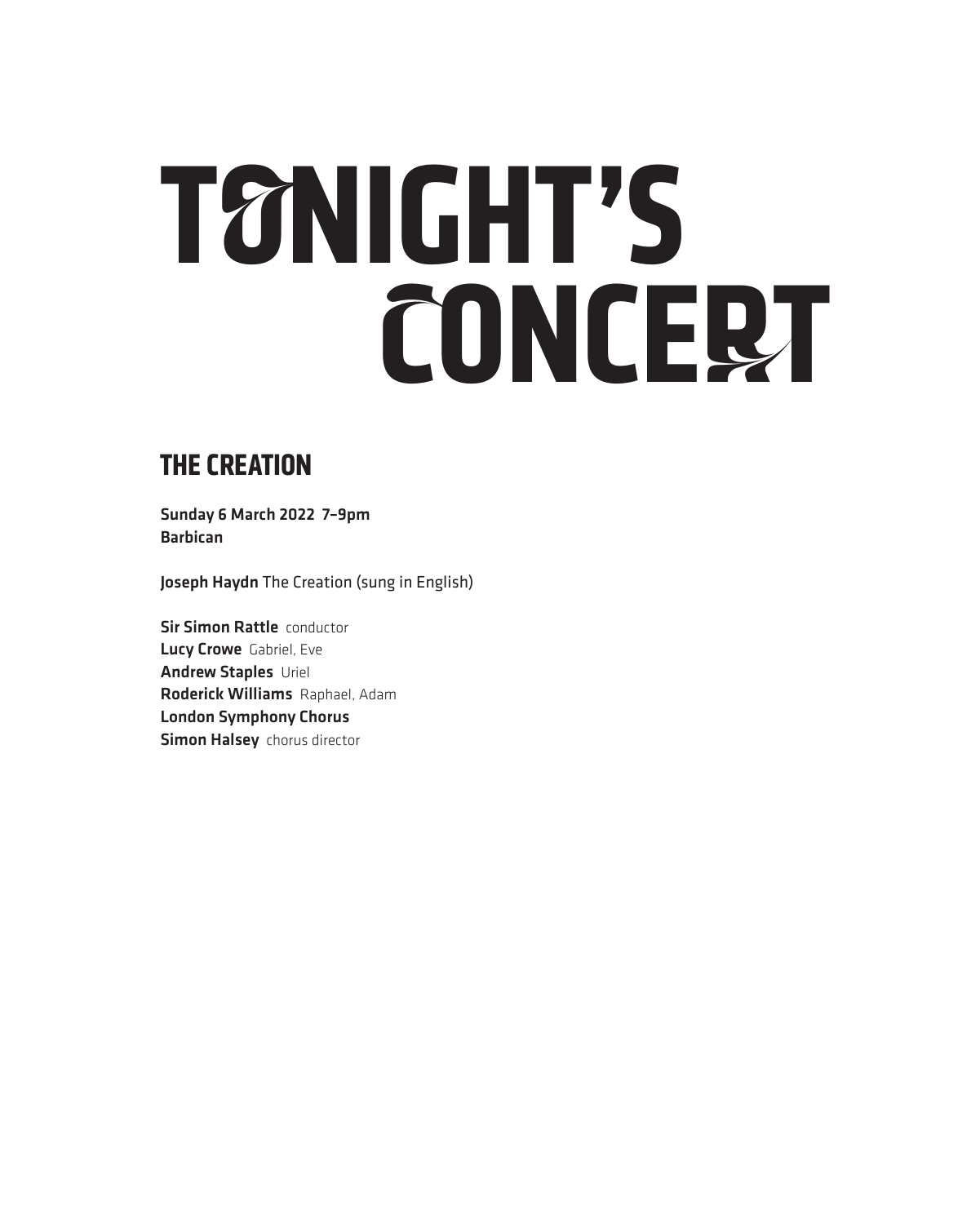### **Welcome**



Kathryn McDowell CBE DL LSO Managing Director Warm welcome to this concert<br>
conducted by Sir Simon Rattle<br>
Featuring Haydn's choral mast conducted by Sir Simon Rattle, featuring Haydn's choral masterpiece *The Creation.* This glorious work reflects Haydn's wonder at the beauty of creation and creativity itself, and it was in that spirit that we celebrated the 40th anniversary of our Barbican home earlier this week, and the creativity made possible by our partnership with the Barbican, supported by the City of London, in the past 40 years.

The celebrations have continued throughout the weekend across the Barbican Centre, and tonight we are delighted to welcome back to the stage soloists Lucy Crowe, Andrew Staples and Roderick Williams, and the London Symphony Chorus with Chorus Director Simon Halsey, for a second performance of *The Creation*.

At this evening's concert, we host LSO Guardians – those who have chosen to remember the LSO in their Will. We are grateful for the support of all our Guardians, who help to ensure the future health of the Orchestra and of our programmes to develop tomorrow's musicians and music lovers.

I hope you enjoy the concert, and that you will be able to join us again soon. Sir Simon Rattle conducts a further two concerts on Wednesday and Thursday, with well known works from Sibelius, Bartók, Dvořák and Schumann, together with Hannah Kendall's dynamic work *The Spark Catchers* and the long overdue London premiere of *Lilacs* by the distinguished American composer George Walker, with soloist Nicole Cabell.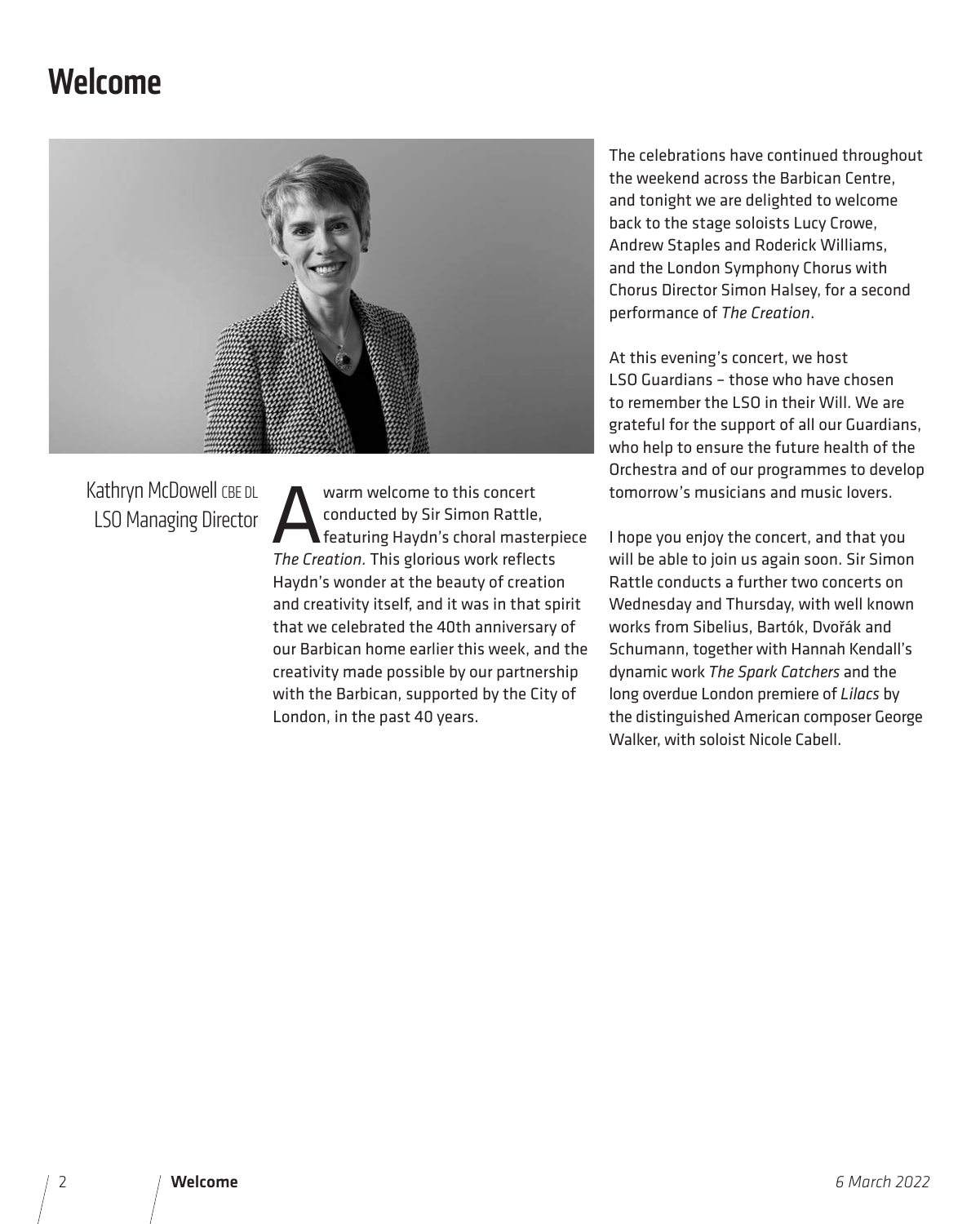# Coming Up

Wednesday 9 March 7pm Barbican

#### **SIBELIUS & BARTÓK**

Fabulous colours and untamed emotions. Sir Simon Rattle celebrates music he loves – and the sheer wonder of the sound it makes.

Thursday 10 March 7pm Barbican

#### **DVOŘÁK, WALKER & SCHUMANN**

Sir Simon Rattle conducts Dvořák, Schumann and George Walker's *Lilacs* with soloist Nicole Cabell, in a concert filled with feelings that run too deep for words.

Friday 18 March 1pm & 6pm LSO St Luke's

#### **BBC RADIO 3 CONCERTS SAINT-SAËNS' CIRCLE**

Our regular chamber music series from LSO St Luke's, in partnership with BBC Radio 3: Sandrine Piau kick-starts a new series at 1pm, followed by Pavel Kolesnikov and Samson Tsoy at 6pm.

Thursday 31 March 10am & 2.30pm LSO St Luke's

#### **PANUFNIK COMPOSERS WORKSHOP**

In this free public workshop, witness a pivotal point in the process of writing a new three-minute orchestral piece. The LSO performs and discusses works by the latest cohort of Panufnik composers, with Colin Matthews, Christian Mason and François-Xavier Roth.

lso.co.uk/whats-on

### **Contents**

#### **ABOUT THE MUSIC AND COMPOSERS**

- 4 The Creation
- 7 **Joseph Haydn**
- 8 The Creation: Text

#### **ABOUT THE ARTISTS**

- 15 Sir Simon Rattle
- 16 Lucy Crowe; Andrew Staples
- 17 Roderick Williams; Simon Halsey
- 18 London Symphony Chorus
- 20 The Orchestra

*Please switch off all phones. Photography and audio/ video recording are not permitted during the performance.*

Editorial Photography Ranald Mackechnie, Victoria Cadisch, Benjamin Ealovega, Matthias Heyde Print John Good 024 7692 0059 Advertising Cabbells Ltd 020 3603 7937

Details in this publication were correct at time of going to press.

#### **TELL US WHAT YOU THINK**

We always want to make sure you have a great experience, and appreciate your feedback. Visit lso.co.uk/survey or scan the QR code to fill out a short survey about the concert.

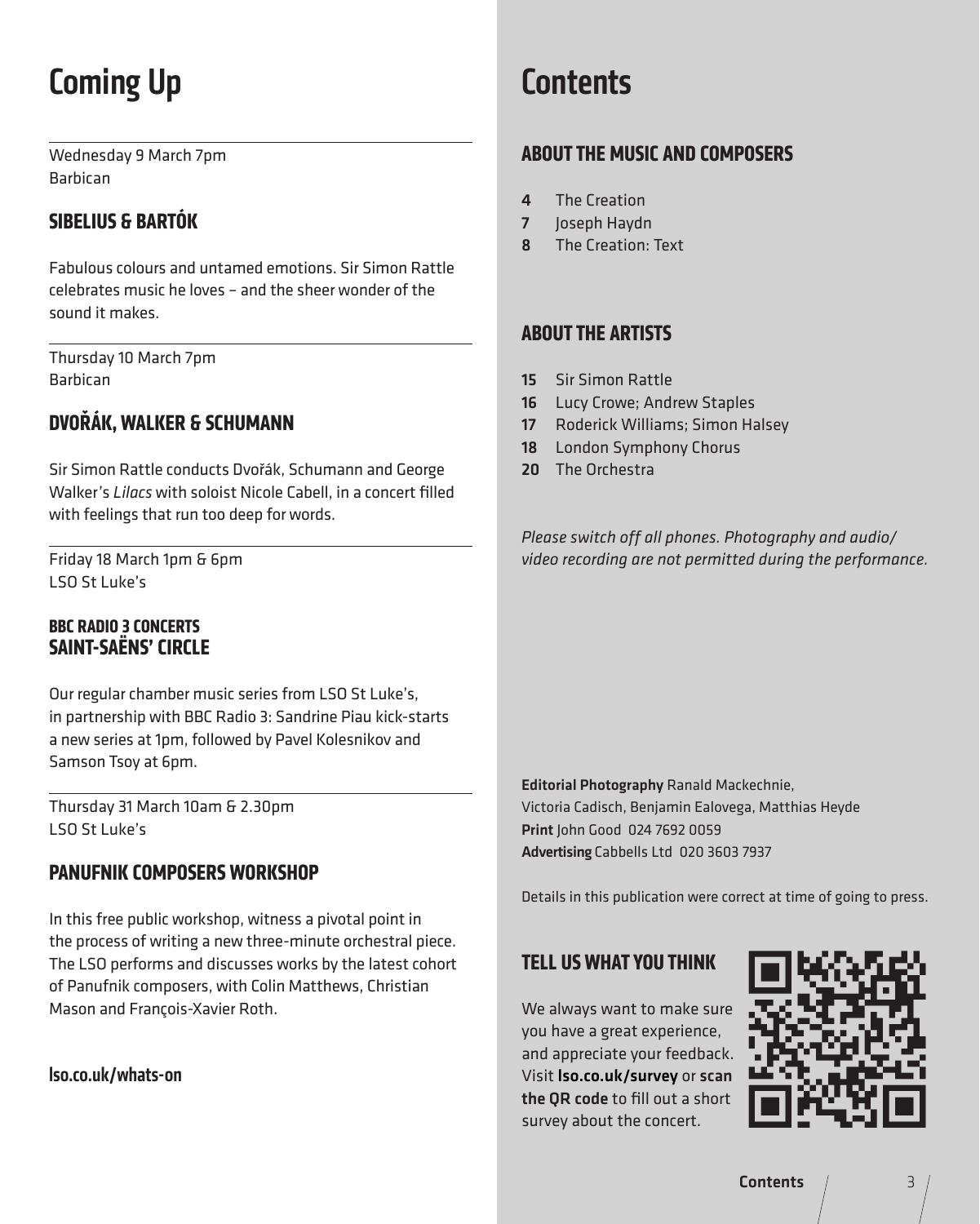# Joseph Haydn The Creation

Lucy Crowe Gabriel, Eve Rafaela Tripalo mezzo-soprano Andrew Staples Uriel Roderick Williams Raphael, Adam London Symphony Chorus **Simon Halsey** chorus director

#### PART ONE

- 1 Introduction: The Representation of Chaos
- 2 The First Day
- 3 The Second Day
- 4 The Third Day
- 5 The Fourth Day

#### PART TWO

- 6 The Fifth Day
- 7 The Sixth Day

#### PART THREE

8 Adam and Eve in Eden





Programme note by Lindsay Kemp

Composer profile by Andrew Stewart

*The Creation* was not Joseph Haydn's first<br>oratorio, but it has no real precedent<br>in his other music. Completed in 1798,<br>when the composer was in his mid-60s, it oratorio, but it has no real precedent in his other music. Completed in 1798, when the composer was in his mid-60s, it was an inspired response to the stimulus of oratorios by composer George Frideric Handel (1685–1759), which Haydn had encountered for the first time during his two visits to London earlier in the decade.

Triumphant though those visits had been, and notwithstanding the fact that his symphonies and chamber music had excited almost universal admiration, the large-scale Biblical oratorio was one genre in which the English public remained confident that they were already well enough served: the oratorio had been practically invented here by Handel himself six decades earlier, having been a largely unknown musical genre to English audiences in the early 1700s.

#### **THE INSPIRATION OF HANDEL**

After Handel's death in 1759, his oratorios continued to be performed throughout the country, embedding themselves in the national consciousness and increasingly acquiring the air of ritual celebration. In 1784, the centenary of the composer's birth was marked in London by a festival of his music, including some oratorios performed by over 500 people in Westminster Abbey.

The success of the occasion was followed up in subsequent years by further massive Handel festivals, and it was at one of these, in 1791, when performances of *Israel in Egypt* and *Messiah* were given by over 100 singers and musicians, that Haydn first heard them.

Their impact was immense: one of Haydn's early biographers recalls that 'he was struck as if he had been put back to the beginning of his studies and had known nothing up to that moment'. Another report tells us of a remark to a friend that he would like to compose something similar, but was stuck for a subject, whereupon the friend took up a Bible and said: 'There, take that and begin at the beginning!'. No doubt there was a little more to it than that, but it is certainly true that by the time Haydn left for Vienna after his second London visit in 1794–95, he had an English libretto in his hands, and the subject of that libretto was the Creation.

#### **THE LIBRETTO**

The origins of the text Haydn used for *The Creation* are obscure. It has not survived in its original form, nor is it known who its author was, but it does seem reasonable to accept the commonly-made assertion that it was first intended for Handel. It derives from two sources: the Bible (Genesis and the Psalms) and John Milton's epic poem *Paradise Lost*, whose style and imagery are reworked and imitated by the unknown writer of the libretto.

When Haydn got back to Vienna he showed it to the court librarian, Baron Gottfried van Swieten, an amateur music enthusiast who had himself sponsored private performances of Handel's oratorios during the 1780s through his aristocratic concert society, the Gesellschaft der Associierten. Swieten tells us that, when he saw *The Creation*'s libretto, he 'recognised at once that such an exalted subject would give Haydn the opportunity I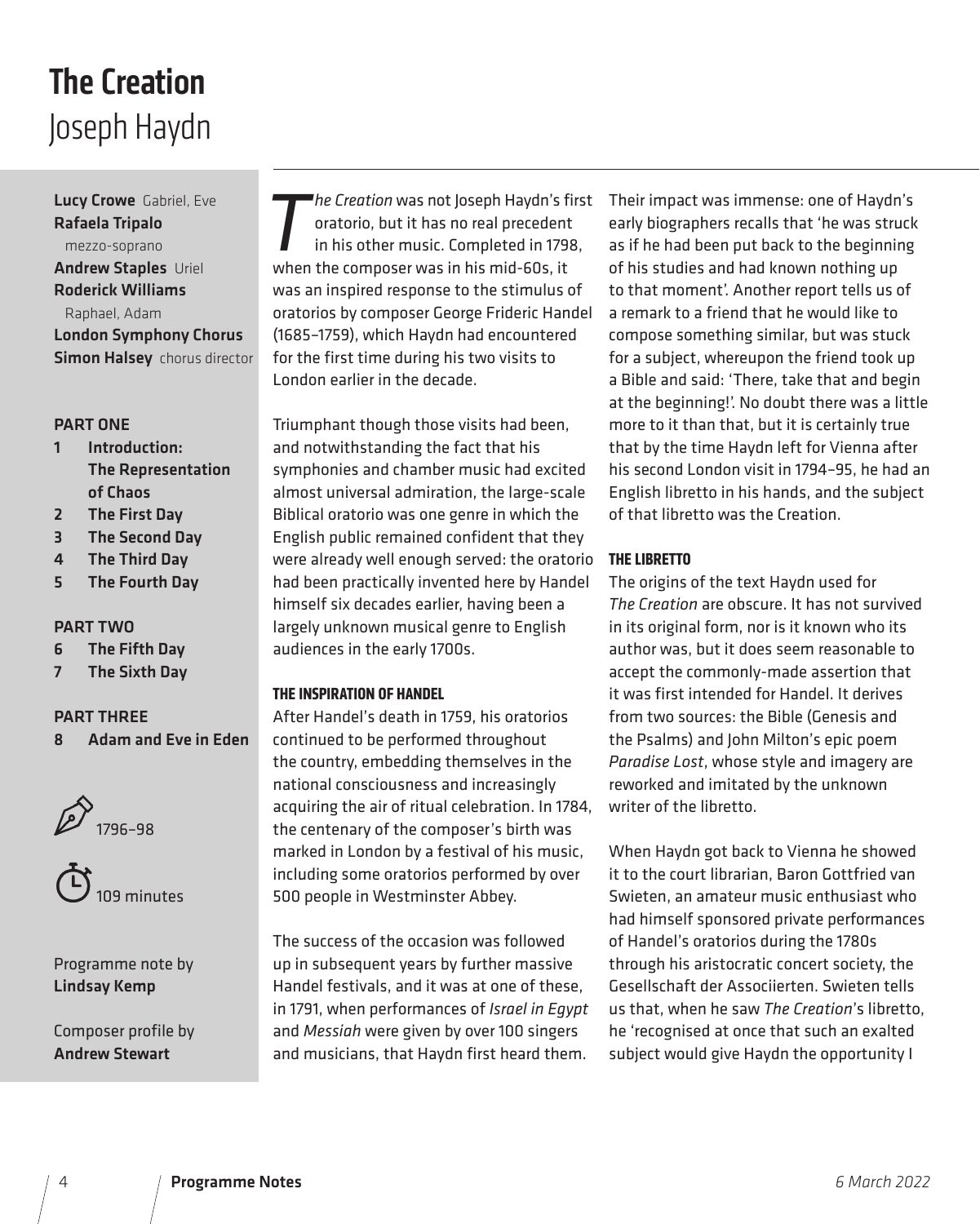had long desired, to show the whole compass of his profound accomplishments and to express the full power of his inexhaustible genius: I therefore encouraged him to take the work in hand'.

But Swieten's encouragement did not end there. At Haydn's request he translated the text into German (though from the start Haydn ensured that the work existed in parallel German and English versions), as well as revising it and making a number of suggestions as to how certain passages could be treated musically. In several cases Haydn seems to have been perfectly happy to act on these suggestions. And, for good measure, it was the Gesellschaft der Associierten who formally commissioned *The Creation* and mounted a first private performance of it at the Schwarzenberg Palace in Vienna on 30 April 1798.

The success of the piece was immediate. Further private performances were arranged, and in March 1799 *The Creation* had its first keenly anticipated public airing, given by about 180 singers and musicians in the Burgtheater in Vienna. One member of the tightly-packed audience was overwhelmed:

'In my whole life I will not hear another piece of music as beautiful; and even if it had lasted three hours longer, and even if the stink and sweat-bath had been much worse, I would not have minded. For the life of me I would not have believed that human lungs and sheep gut and calf's skin could create such miracles. The music all by itself described thunder and lightning, and then

you would have heard the rain falling and the water rushing and the birds really singing and the lion roaring, and you could even hear the worms crawling along the ground. In short, I never left a theatre more contented, and all night I dreamed of the creation of the world.'

Large-scale performances of *The Creation* soon followed in London, Paris, St Petersburg, Stockholm and Budapest, while smaller ones took place in cities all over Europe. In Vienna it was heard over 40 times in the next decade alone, and indeed it seems never to have lost its special place of affection among German-speaking audiences. If Haydn's intention had been to appeal to as wide and as receptive a national public as Handel had done with *Messiah*, he could hardly have succeeded better.

*An oratorio is a large piece of music for orchestra, choir and vocal soloists, based on Biblical or sacred stories and subjects.*

*The libretto is the text, or lyrics, of an opera, oratorio, musical or similar.*

*Classicism is a style and period of music recognised for elegant melodies, 'cleaner' harmonies and textures (but with bigger orchestras than before) and a sophisticated use of form. Beethoven, Mozart and Haydn all wrote music in a 'Classical' style.*



Joseph Haydn 1732 to 1809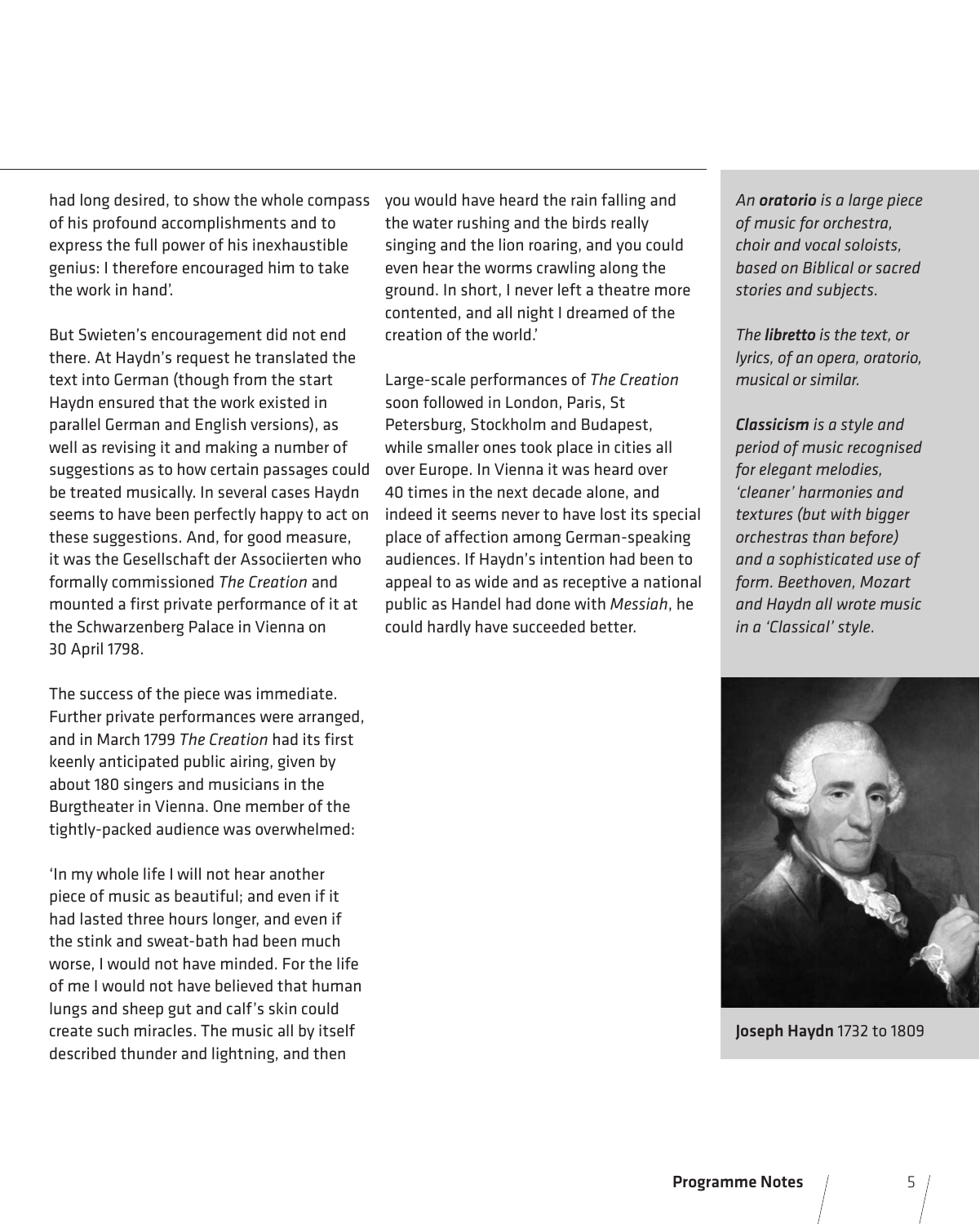#### **THE MUSIC**

#### PARTS ONE & TWO

*The Creation* is divided into three parts. Parts One and Two present – through the narrations of the archangels Gabriel, Uriel and Raphael – an account of the six days of the Creation. Part One described the first four days, in which heaven, earth, land, sea, plant life and the celestial bodies are made. Part Two witnesses the appearance on the fifth and sixth days of birds, beasts, fish and, finally, man and woman. The end of each day is marked by a climactic chorus of praise, music that provides the most exalted moments in the score.

#### PART THREE

The shorter Part Three introduces us to Adam and Eve as they enjoy the delights of Eden. Here the musical style is deliberately less high-flown; these are not angels singing but a mortal man and woman, and Haydn provides them with music which is more popular in style. The final chorus, however, as befits the climax of the entire piece of over 100 minutes, is an even more splendid exultation of praise.

Except in the choruses, Haydn's music for *The Creation* does not actually sound like Handel's, of course. After more than 60 years on this earth, Haydn, while composing, was picturing the world as he had seen it and, in doing so, used the musical language of Classicism that he himself had done so much to forge. It is one he found particularly congenial to his descriptive purpose. The vivid way in which, in Part Two, the various beasts are brought to life and the birds given voice are among the music's most immediate charms. Here, in Raphael's accompanied recitative for the sixth day, we hear the roaring lion evoked by blaring brass; the leaping tiger, lightfooted stag and prancing horse, each depicted in an appropriate string figure; docile cattle and sheep represented by traditional pastoral music; swarms of insects in fidgety string tremolandos (scrubbing the bow on

the strings); and the slow-creeping worm in music suitably low-to-the-ground. In each case, in defiance of expectation, Haydn places his musical description before the verbal one. Similar resourcefulness colours Raphael's account of the storms of the second day, with its succession of wind, thunder, rain, hail and snow.

But it is not just in the recitatives that Haydn shows off his descriptive skill: Gabriel's aria in Part One ('With verdure clad the fields appear') is luxuriant and evocative of the countryside, from the lilting rhythms to the clarinet ornaments like wisps of birdsong. Birds feature in more concrete musical imagery in Gabriel's aria in Part Two ('On mighty pens uplifted soars'): initially it is the eagle who soars aloft, but soon we are also introduced to the respective vocal qualities of the lark, dove and nightingale.

Perhaps the most memorable passages of all, however, are the mysterious, harmonically daring 'Representation of Chaos' which opens the oratorio, the superb orchestral sunrise of the fourth day, and the awe-inspiring depiction of the creation of light which bursts in on the work's very first chorus.

According to one contemporary report, Haydn kept this passage back at the work's first rehearsals in order to make a bigger impact: 'Haydn had the expression of someone who is thinking of biting his lip, either to conceal embarrassment or to conceal a secret. And in that moment when light broke out for the first time, one would have to say that rays darted from the composer's burning eyes.'

In the end, though, the most lasting impression left by *The Creation* is of its composer's uncomplicated joy in the world. Even at 66, Haydn shows a wide-eyed wonder at the beauties and variety of creation.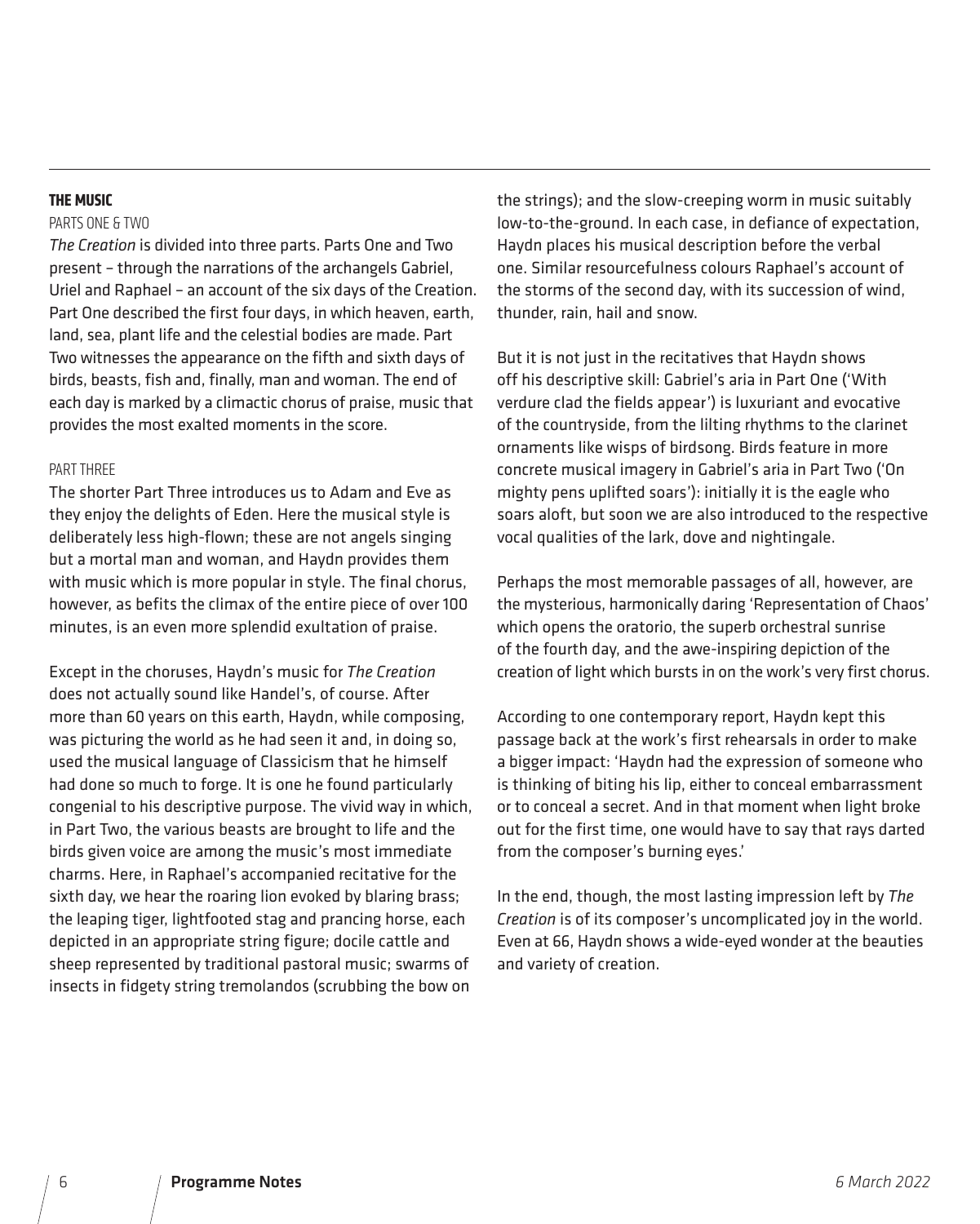## 1732 to 1809 (Austria) Joseph Haydn In Profile

**M** ost general histories of music emphasise<br>Joseph Haydn's achievements as a compo<br>of instrumental works, a pioneer of the sym Joseph Haydn's achievements as a composer of instrumental works, a pioneer of the string quartet genre and the so-called 'father of the symphony'. In short, he was one of the most versatile and influential composers of his age. After early training as a choirboy at Vienna's St Stephen's Cathedral and a period as a freelance musician, Haydn became Kapellmeister to Count Morzin in Vienna and subsequently to the music-loving and wealthy Esterházy family at their magnificent but isolated estate at Eszterháza, the 'Hungarian Versailles'. Here he wrote a vast number of solo instrumental and chamber pieces, masses, motets, concertos and symphonies, besides at least two dozen stage works.

In old age Haydn fashioned several of his greatest works, the oratorios *The Creation* and *The Seasons*, his six Op 76 String Quartets and his so-called 'London Symphonies' prominent among them.

'I am forced to remain at home … It is indeed sad always to be a slave, but Providence wills it thus,' he wrote in June 1790. Haydn was by now tired of the routine of being a musician in service. He envied his young friend Mozart's apparent freedom in Vienna, but was resigned to remaining at Eszterháza Castle.

The death of Prince Nikolaus prompted unexpected and rapid changes in Haydn's circumstances. His son and heir, Prince Anton, cared little for what he regarded as the lavish and extravagant indulgence of music. He dismissed all but a few instrumentalists and retained the nominal services of Haydn, who became a free agent again and returned to Vienna.

Haydn was enticed to England by impresario Johann Peter Salomon, attracting considerable newspaper coverage and audiences to hear his new works for London. Back in Vienna, Haydn, the son of a master wheelwright, was fêted by society and honoured by the imperial city's musical institutions.

# **LSO GUARDIANS REMEMBERING THE LSO**

As this season's LSO Guardians' concert, tonight's performance is an opportunity to celebrate the commitment of supporters who have generously chosen to remember the Orchestra in their Will.

Leaving a gift in your Will is one of the most enduring contributions you can make, allowing the LSO's music-making to remain accessible for future generations. Every contribution is deeply appreciated and will ensure the LSO has a bright future and remains resilient. Indeed, recent legacies are now playing an important role in allowing the Orchestra to rebuild its programme of events and activities after the pandemic.

As we reflect on the 40th anniversary of our Barbican residency on 3 March and what the decades to come might hold, we are hugely grateful to all those who have chosen to remember the LSO in this way.

To find out more, or to tell us about a pledge you have already made, please visit lso.co.uk/guardians.

Or contact michael.tivey@lso.co.uk 020 7382 2506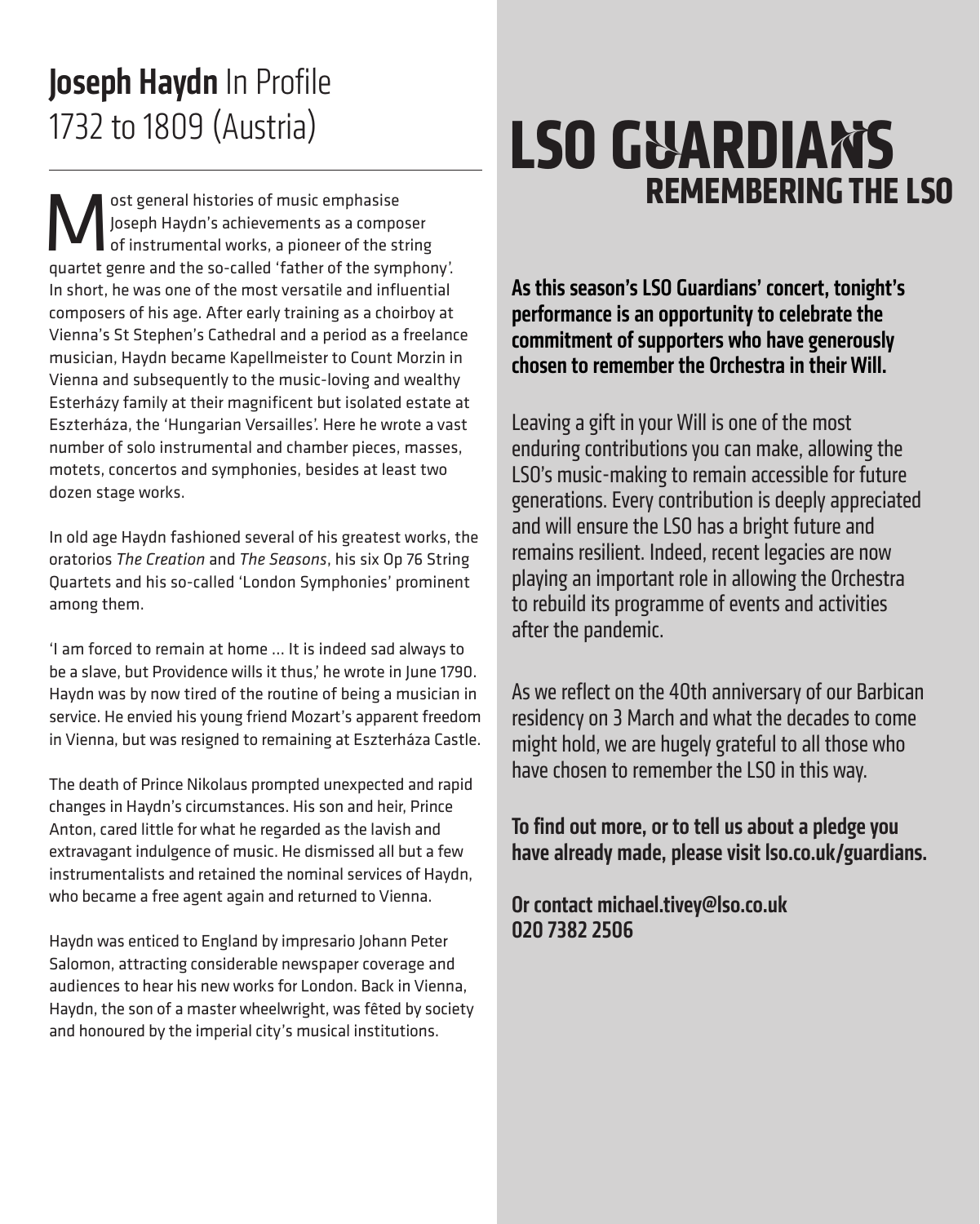### The Creation

Text

#### **PART ONE**

1 Introduction: The Representation of Chaos

#### **THE FIRST DAY**

2 Recitative and Chorus

#### Raphael

In the beginning God created the heaven and the earth; and the earth was without form and void; and darkness was upon the face of the deep.

#### Chorus

And the Spirit of God moved upon the face of the waters; and God said: Let there be Light, and there was Light.

#### Uriel

And God saw the Light, that it was good; and God divided the Light from the darkness.

3 Aria and Chorus

#### Uriel

Now vanish before the holy beams the gloomy dismal shades of dark; the first of days appears. Disorder yields to order fair the place. Affrighted fled hell's spirits, black in throngs; down they sink in the deep of abyss, to endless night.

#### Chorus

Despairing cursing rage attends their rapid fall. A new created world springs up at God's command.

#### **THE SECOND DAY**

#### 4 Accompanied Recitative

#### Raphael

And God made the firmament, and divided the waters, which were under the firmament, from the waters, which were above the firmament, and it was so.

Outrageous storms now dreadful arose; as chaff by the winds are impelled the clouds. By heaven's fire the sky is enflamed and awful rolled the thunders on high. Now from the floods in steams ascend reviving showers of rain, the dreary wasteful hail, the light and flaky snow.

5 Solo with Chorus

#### Gabriel

The marvellous work beholds amazed the glorious hierarchy of heaven and to the ethereal vaults resound the praise of God, and of the second day.

#### Chorus

And to the ethereal vaults resound, *etc*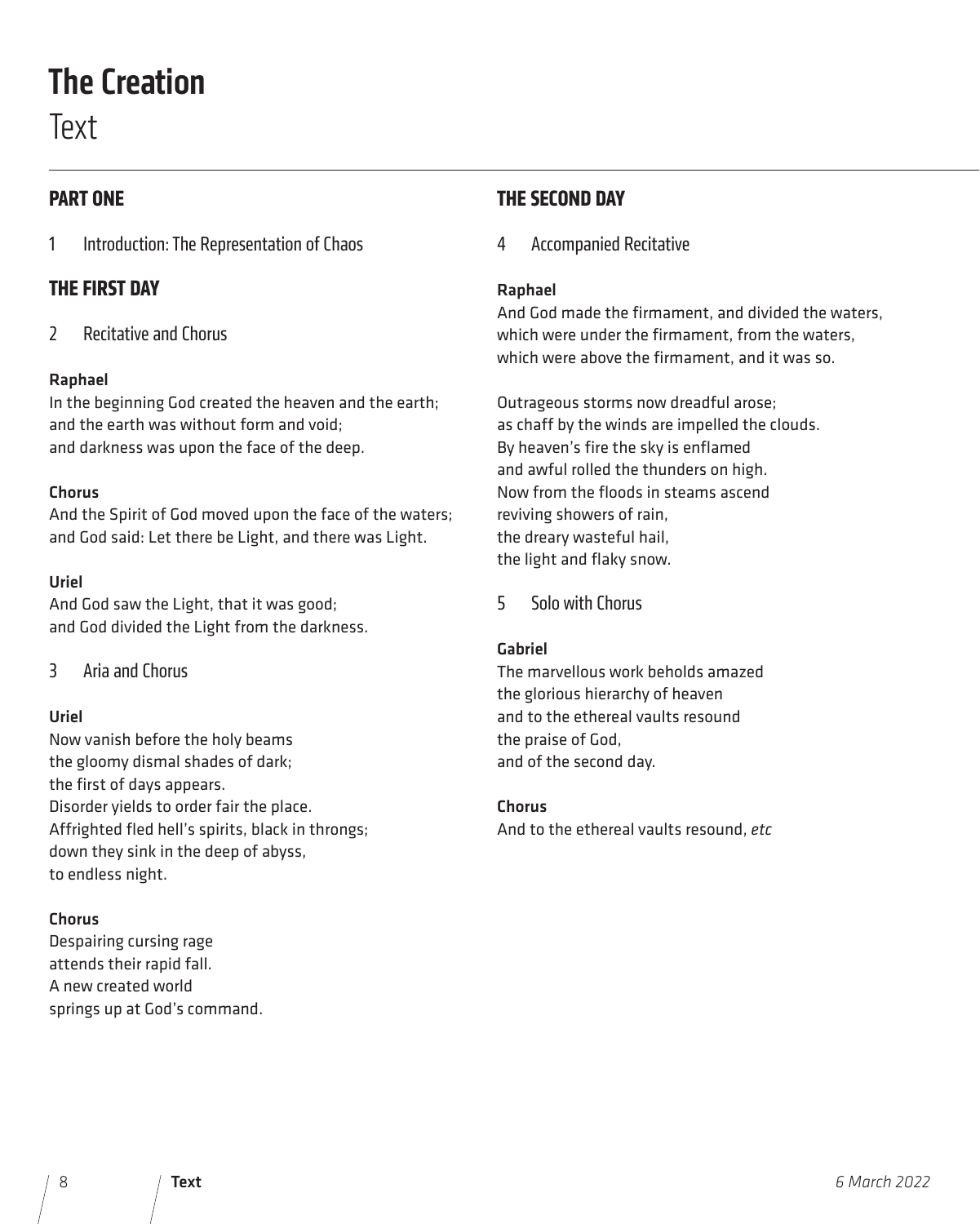#### **THE THIRD DAY**

#### 6 Recitative

#### Raphael

And God said: Let the waters under the heaven be gathered together unto one place, and let the dry land appear; and it was so. And God called the dry land earth, and the gathering of waters called he seas; and God saw that it was good.

7 Aria

#### Raphael

Rolling in foaming billows uplifted roars the boisterous sea. Mountains and rocks now emerge their tops into the clouds ascend. Through th' open plains outstretching wide in serpent error rivers flow. Softly purling glides on through silent vales the limpid brook

#### 8 Recitative

#### Gabriel

And God said: Let the earth bring forth grass, the herb yielding seed and the fruit tree yielding fruit after his kind,

whose seed is in itself upon the earth; and it was so.

#### 9 Aria

#### Gabriel

With verdure clad the fields appear delightful to the ravished sense; by flowers sweet and gay enhanced is the charming sight. Here vent their fumes the fragrant herbs; here shoots the healing plant. By load of fruits the expanded boughs are pressed; to shady vaults are bent the tufty groves; the mountain's brow is crowned with closed wood.

#### 10 Recitative

#### Uriel

And the heavenly host proclaimed the third day, praising God and saying:

#### 11 Chorus

Awake the harp, the lyre awake! In shout and joy your voices raise! In triumph sing the mighty Lord! For he the heavens and earth has clothed in stately dress.

#### **THE FOURTH DAY**

#### 12 Recitative

#### Uriel

And God said: Let there be lights in the firmament of heaven to divide the day from the night, and to give light upon the earth;

and let them be for signs and for seasons, and for days, and for years. He made the stars also.

#### 13 Accompanied Recitative

#### Uriel

In splendour bright is rising now the sun and darts his rays; an amorous, joyful, happy spouse, a giant proud and glad to run his measured course. With softer beams and milder light steps on the silver moon through silent night.

The space immense of the azure sky innumerous host of radiant orbs adorns, and the sons of God announced the fourth day in song divine, proclaiming thus his power: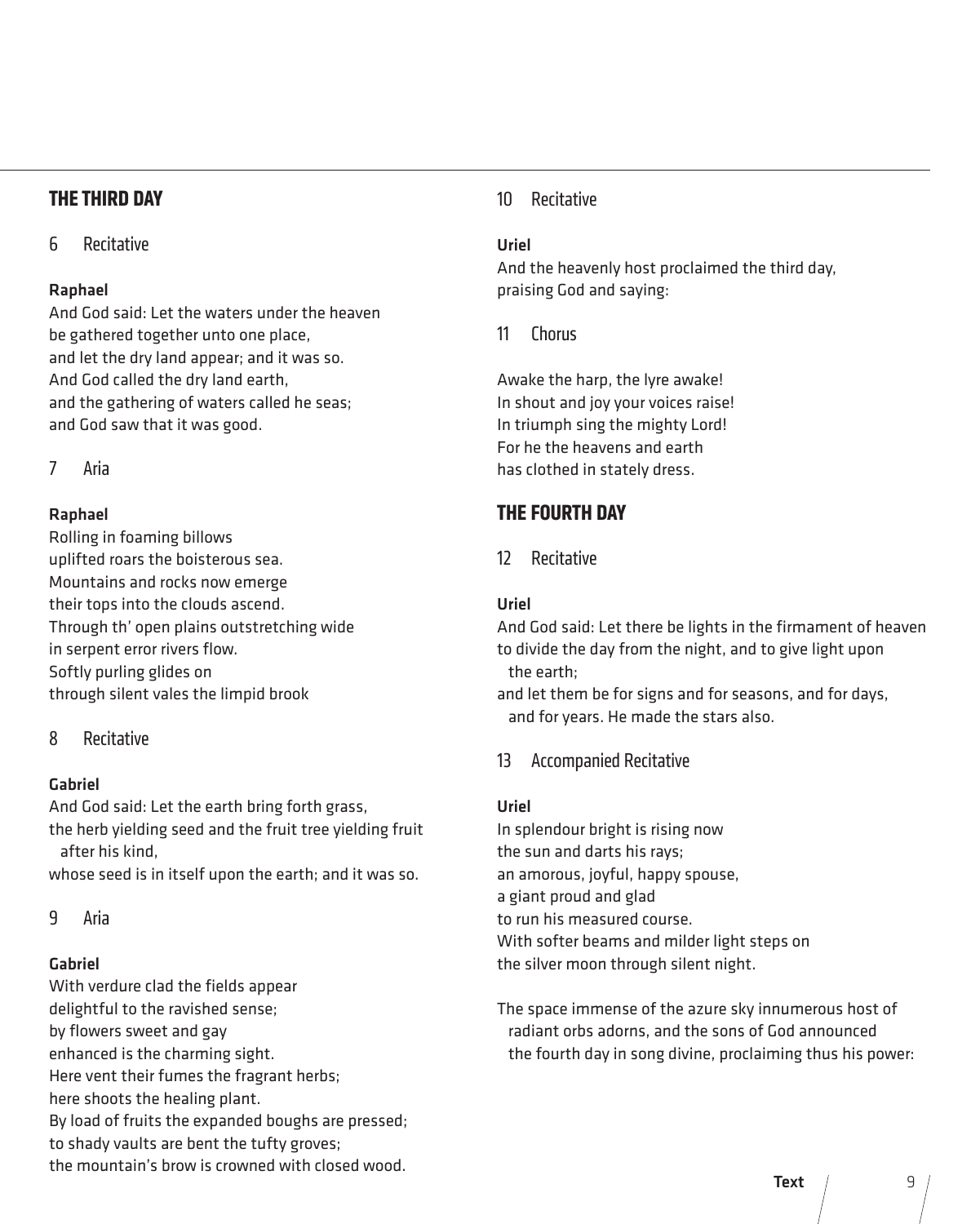#### 14 Chorus with Trio

#### Chorus

The heavens are telling the glory of God; the wonder of his works displays the firmament.

#### Gabriel, Uriel and Raphael

Today that is coming speaks it the day; the night that is gone to following night.

All The heavens are telling, *etc*

#### Gabriel, Uriel and Raphael

In all the land resounds the word, never unperceived, ever understood.

All The heavens are telling, *etc*

#### **PART TWO**

#### **THE FIFTH DAY**

15 Recitative

#### Gabriel

And God said: Let the waters bring forth abundantly the moving creature that hath life, and fowl that may fly above the earth in the open firmament of heaven.

16 Aria

#### Gabriel

On mighty pens uplifted soars the eagle aloft, and cleaves the sky in swiftest flight to the blazing sun. His welcome bids to morn the merry lark, and cooing calls the tender dove his mate. From every bush and grove resound the nightingale's delightful notes.

No grief affected yet her breast, nor to a mournful tale were tuned her soft, enchanting lays.

17 Accompanied Recitative

#### Raphael

And God created great whales, and every living creature that moveth, and God blessed them, saying:

Be fruitful all, and multiply! Ye winged tribes, be multiplied, and sing on every tree! Multiply, ye finny tribes, and fill each watery deep! Be fruitful, grow and multiply! And in your God and Lord rejoice!

18 Recitative

#### Raphael

And the angels struck their immortal harps, and the wonders of the fifth day sang.

19 Trio and Chorus

#### Gabriel

Most beautiful appear, with verdure young adorned, the gently sloping hills. Their narrow, sinuous veins distil in crystal drops the fountain fresh and bright.

#### Uriel

In lofty circles plays and hovers through the sky the cheerful host of birds. And in the flying whirl, the glittering plumes are dyed, as rainbows, by the sun.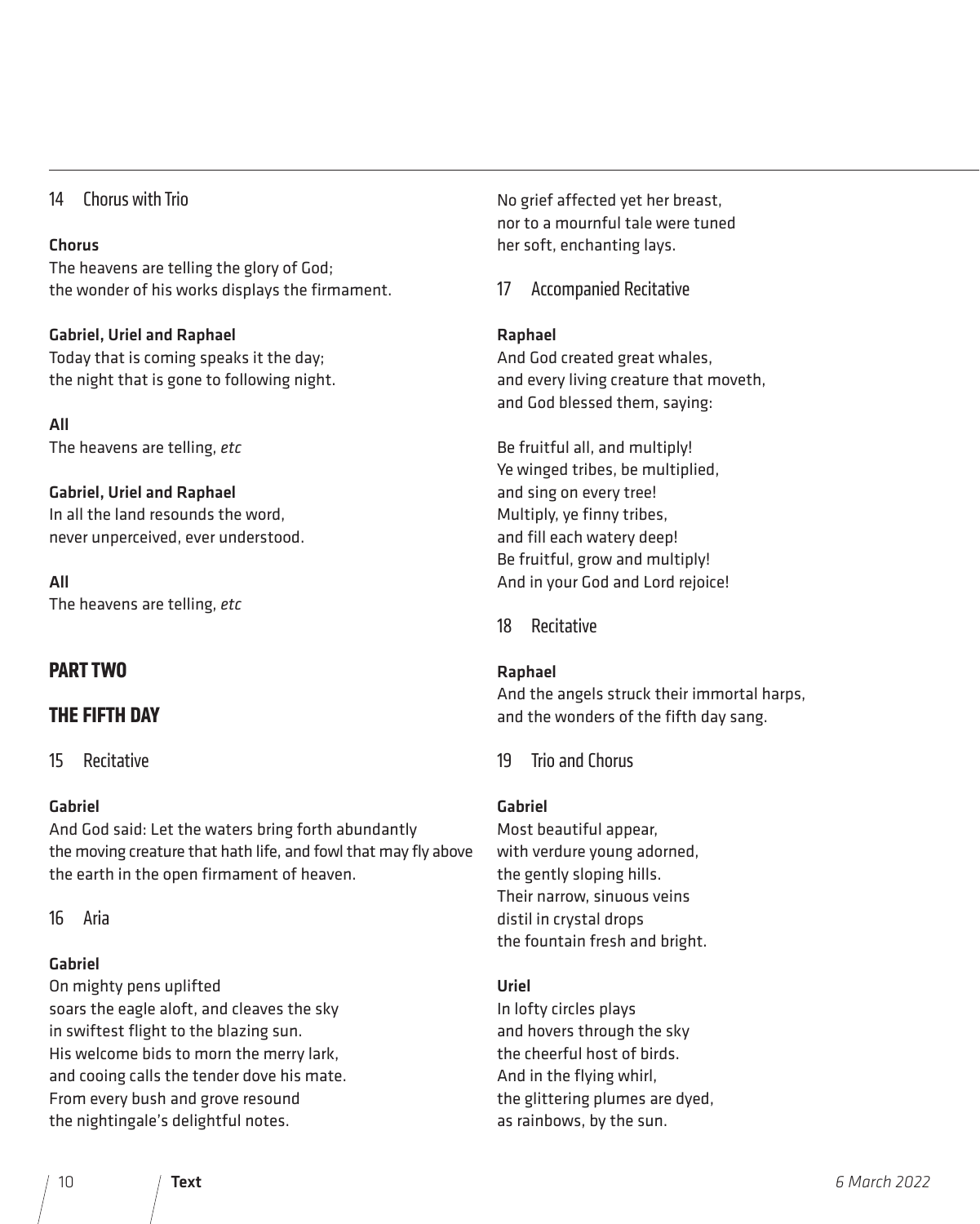#### Raphael

See flashing through the wet in thronged swarms the fry on thousand ways around. Upheaved from the deep, the immense Leviathan sports on the foaming wave.

#### Gabriel, Uriel and Raphael

How many are thy works, O God! Who may their numbers tell? Who? O God! Who may their numbers tell?

#### Gabriel, Uriel, Raphael and Chorus

The Lord is great, and great his might. His glory lasts for ever and for evermore.

#### **THE SIXTH DAY**

20 Recitative

#### Raphael

And God said: Let the earth bring forth the living creature after his kind; cattle and creeping thing, and beasts of the earth after their kind.

#### 21 Accompanied Recitative

#### Raphael

Straight opening her fertile womb, the earth obeyed the word, and teemed creatures numberless, in perfect forms and fully grown. Cheerful roaring stands the tawny lion. In sudden leaps the flexible tiger appears. The nimble stag bears up his branching head. With flying mane and fiery look, impatient neighs the sprightly steed. The cattle in herds already seeks his food on field and meadows green. And o'er the ground, as plants, are spread

the fleecy, meek and bleating flock. Unnumbered as the sands in whirl arose the host of insects. In long dimensions creeps with sinuous trace the worm.

22 Aria

#### Raphael

Now heaven in fullest glory shone; earth smiles in all her rich attire.

The room of air with fowl is filled; the water swelled by shoals of fish; by heavy beasts the ground is trod.

But all the work was not complete. There wanted yet that wonderous being that grateful should God's power admire, with heart and voice his goodness praise.

#### 23 Recitative

#### Uriel

And God created man in his own image. In the image of God created he him. Male and female created he them. He breathed into his nostrils the breath of life, and man became a living soul.

24 Recitative

#### Uriel

In native worth and honour clad, with beauty, courage, strength adorned, to heaven erect and tall, he stands a man, the Lord and King of nature all.

The large and arched front sublime of wisdom deep declares the seat, and in his eyes with brightness shines the soul, the breath and image of his God.

**Text**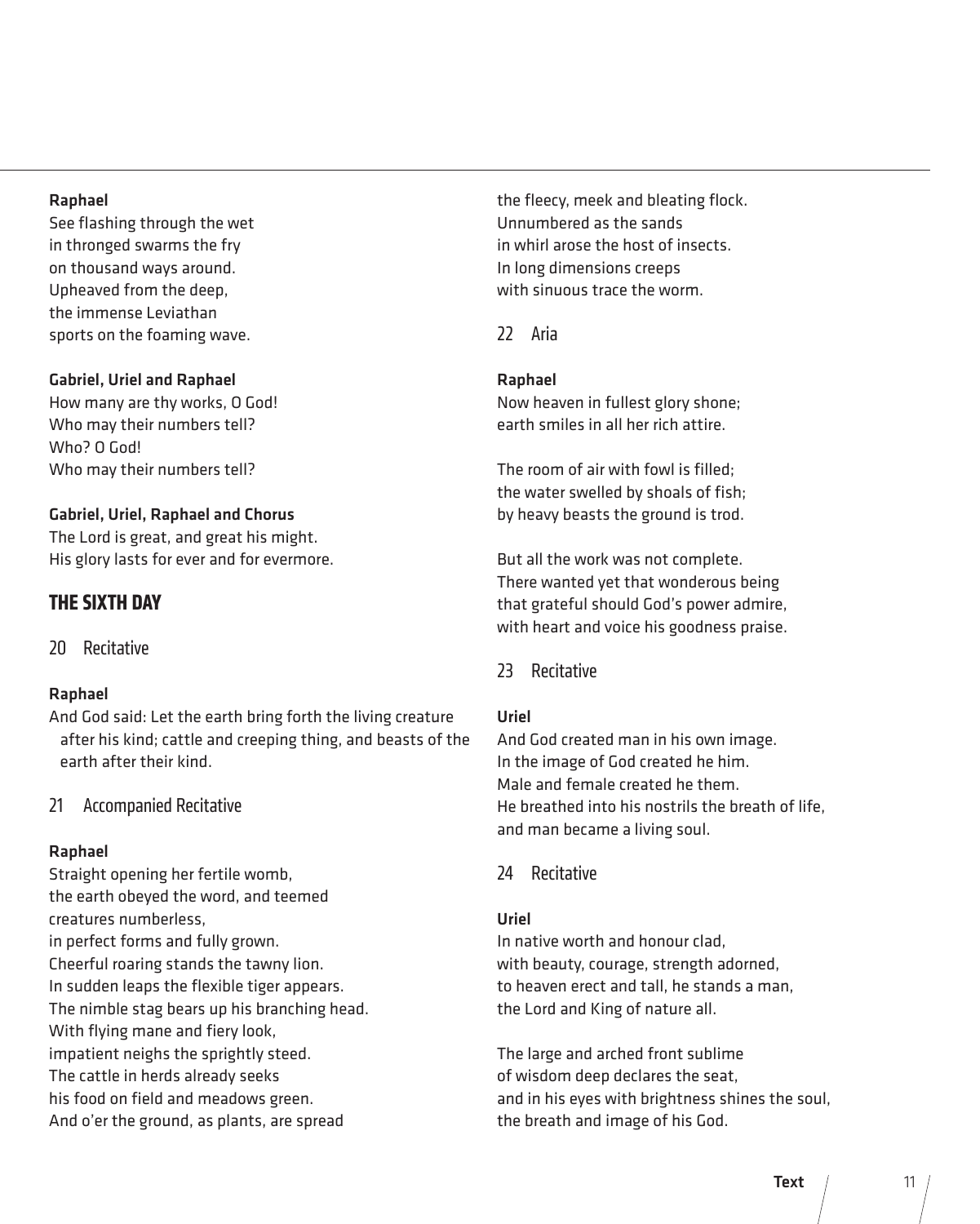With fondness leans upon his breast the partner for him formed, a woman fair and graceful spouse.

Her softly smiling virgin looks, of flowery spring the mirror, bespeak him love, and joy, and bliss.

#### 25 Recitative

#### Raphael

And God saw everything that he had made; and behold, it was very good; and the heavenly choir in song divine thus closed the sixth day.

26 Chorus and Trio

#### Chorus

Achieved is the glorious work; the Lord beholds it and is pleased. In lofty strains let us rejoice! Our song let be the praise of God!

#### Gabriel and Uriel

On thee each living soul awaits; from thee, O Lord, they beg their meat. Thou openest thy hand, and sated all are they.

#### Raphael

But as to them thy face is hid, with sudden terror they are struck. Thou takest their breath away; they vanish into dust.

#### Gabriel, Uriel and Raphael

Thou lettest thy breath go forth again, and life with vigour fresh returns. Revived earth unfolds new force and new delights.

#### Chorus

Achieved is the glorious work, Our song let be the praise of God! Glory to his name for ever; he sole on high exalted reigns, Alleluia.

#### **PART THREE: ADAM AND EVE IN EDEN**

#### 27 Accompanied Recitative

#### Uriel

In rosy mantle appears, by tunes sweet awaked, the morning young and fair. From the celestial vaults pure harmony descends on ravished earth. Behold the blissful pair, where hand in hand they go! Their flaming looks express what feels the grateful heart. A louder praise of God their lips shall utter soon. Then let our voices ring, united with their song!

28 Duet with Chorus (Hymn)

#### Adam and Eve

By thee with bliss, O bounteous Lord, the heaven and earth are stored. This world, so great, so wonderful, thy mighty hand has framed.

#### Chorus

For ever blessed be his power! His name be ever magnified!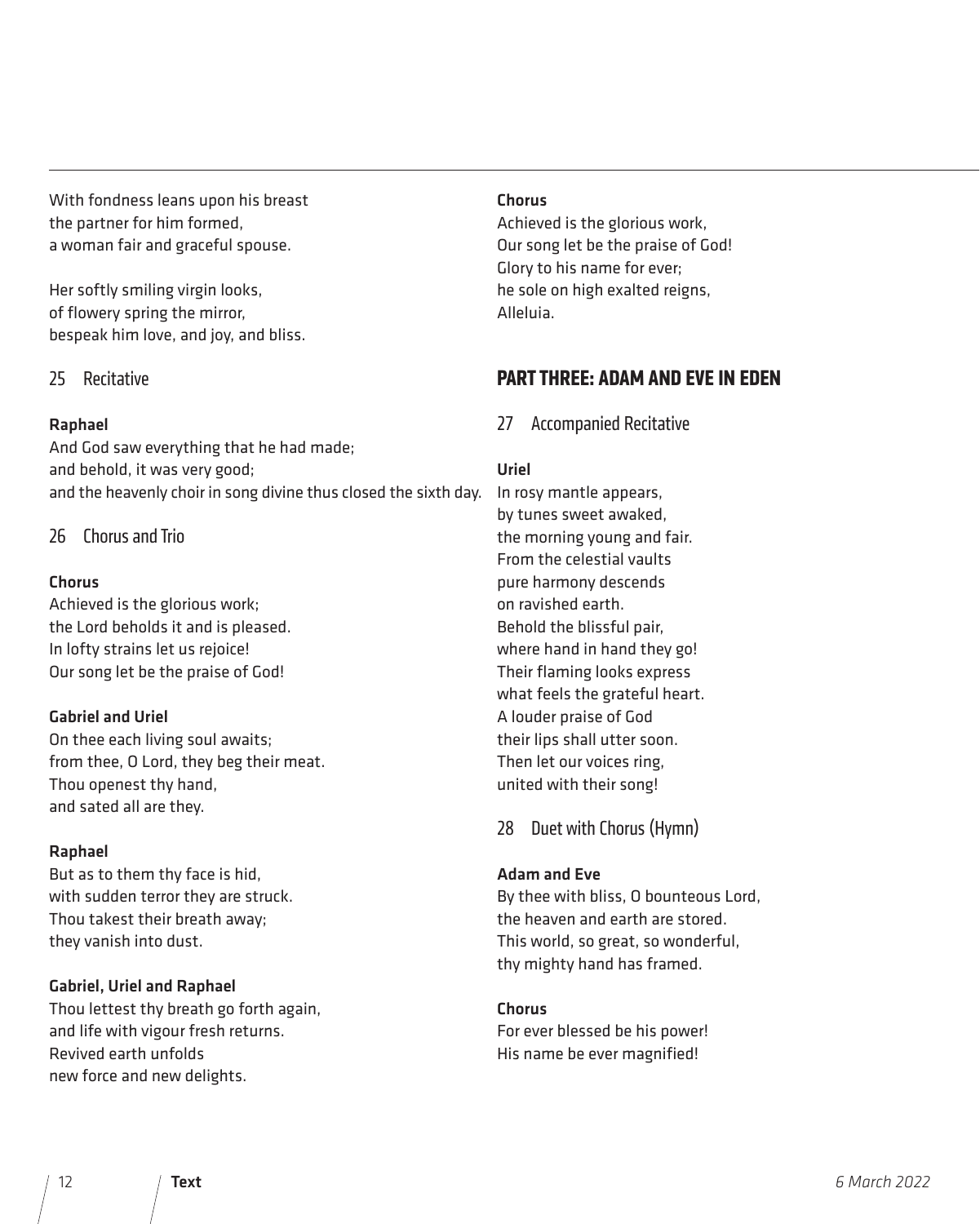#### Adam

Of stars the fairest, O how sweet thy smile at dawning morn! How brightenest thou, O sun, the day, thou eye and soul of all!

#### Chorus

Proclaim in your extended course the almighty power and praise of God!

#### Eve

And thou that rules the silent night, and all ye starry host, spread wide and everywhere his praise in choral songs about!

#### Adam

Ye strong and cumberous elements, who ceaseless changes make, ye dusky mists and dewy steams, who rise and fall through the air:

#### Adam, Eve and Chorus

Resound the praise of God our Lord! Great his name, and great his might.

#### Eve

Ye purling fountains tune his praise, and wave your tops ye pines! Ye plants exhale, ye flowers breathe at him your balmy scent!

#### Adam

Ye that on mountains stately tread, and ye, that lowly creep, ye birds that sing at heaven's gate, and ye, that swim the stream,

#### Adam, Eve and Chorus

Ye living souls extol the Lord! Him celebrate, him magnify!

#### Adam and Eve

Ye valleys, hills, and shady woods, our raptured notes ye heard; from morn to even you shall repeat our grateful hymns of praise.

#### Adam, Eve and Chorus

Hail, bounteous Lord! Almighty, hail! Thy word called forth this wonderous frame. Thy power adore the heaven and earth: we praise thee now and evermore.

29 Recitative

#### Adam

Our duty we performed now, in offering up to God our thanks. Now follow me, dear partner of my life! Thy guide I'll be, and every step pours new delights into our breast, shews wonders everywhere. Then may'st thou feel and know the high degree of bliss the Lord allotted us, and with devoted heart his bounty celebrate. Come follow me! Thy guide I'll be!

#### Eve

O thou, for whom I am! My help, my shield, my all! Thy will is law to me. So God, our Lord, ordains, and from obedience grows my pride and happiness.

30 Duet

#### Adam

Graceful consort! At thy side softly fly the golden hours. Every moment brings new rapture, every care is put to rest.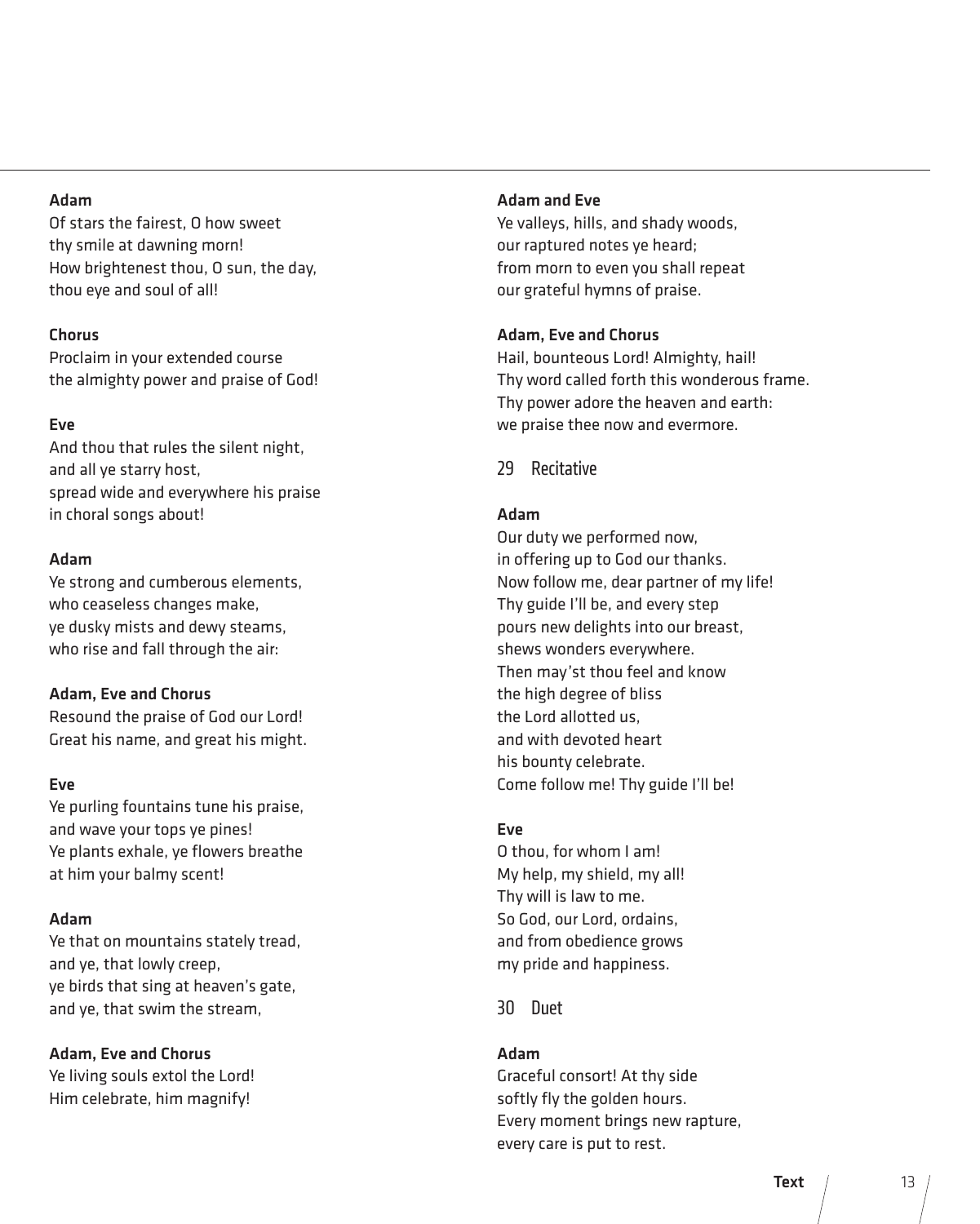#### Eve

Spouse adored! At thy side purest joys overflow the heart. Life and all I am is thine; my reward thy love shall be.

#### Adam

The dew-dropping morn, O how she quickens all!

#### Eve

The coolness of even, O how she all restores!

#### Adam

How grateful is of fruit the savour sweet!

#### Eve

How pleasing is of fragrant bloom the smell!

Adam and Eve But without thee, what is to me,

Adam the morning dew,

Eve the breath of even,

Adam the savoury fruit,

Eve the fragrant bloom?

#### Adam and Eve

With thee is every joy enhanced, with thee delight is ever new; with thee is life incessant bliss; thine it whole shall be.

#### 31 Recitative

#### Uriel

O happy pair, and always happy yet, if not misled by false conceit, ye strive at more as granted is, and more to know as know ye should!

#### 32 Chorus

Sing the Lord, ye voices all! Utter thanks, ye all his works! Celebrate his power and glory! Let his name resound on high! The Lord is great; his praise shall last for aye. Amen.

Anonymous English text compiled from Biblical sources and from *Paradise Lost* by John Milton (1608–74)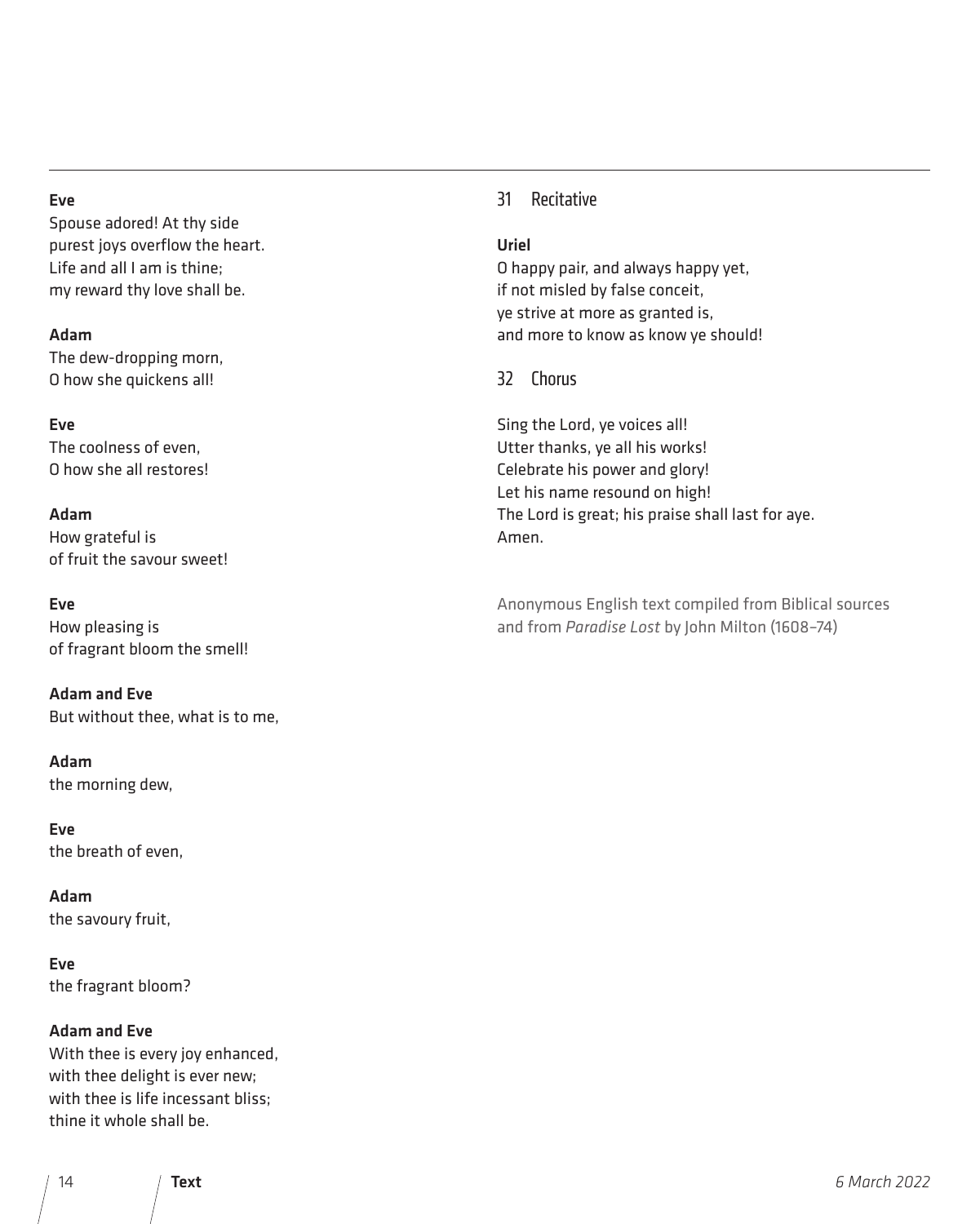### LSO Music Director Sir Simon Rattle



#### **ON STAGE WITH THE LSO**

Wednesday 9 March 7pm, Barbican

#### **SIBELIUS & BARTÓK**

Thursday 10 March 7pm, Barbican

#### **DVOŘÁK, WALKER & SCHIIMANN**

Thursday 28 April 7pm, Barbican

**WEILL: THE SEVEN DEADLY SINS** *Half Six Fix: 27 April* From 1980 to 1998, Sir Simon Rattle was<br>Principal Conductor and Artistic Adviser<br>of the City of Birmingham Symphony<br>Orchestra and was appointed Music Director rom 1980 to 1998, Sir Simon Rattle was Principal Conductor and Artistic Adviser of the City of Birmingham Symphony in 1990. In 2002 he took up the position of Artistic Director and Chief Conductor of the Berlin Philharmonic, where he remained until the end of the 2017/18 season. Sir Simon took up the position of Music Director of the London Symphony Orchestra in September 2017 and will remain there until the 2023/24 season, when he will take the title of Conductor Emeritus. From the 2023/24 season Sir Simon will take up the position of Chief Conductor of the Symphonieorchester des Bayerischen Rundfunks in Munich. He is a Principal Artist of the Orchestra of the Age of Enlightenment and Founding Patron of Birmingham Contemporary Music Group.

Sir Simon has made over 70 recordings for EMI (now Warner Classics) and has received numerous prestigious international awards for his recordings on various labels. Releases on EMI include Stravinsky's *Symphony of Psalms* (which received the 2009 Grammy Award for Best Choral Performance), Berlioz's *Symphonie fantastique*, Ravel's *L'enfant et les sortilèges*, Tchaikovsky's *The Nutcracker* Suite, Mahler's Symphony No 2 and Stravinsky's *The Rite of Spring*.

From 2014 Sir Simon continued to build his recording portfolio with the Berlin Philharmonic's new in-house label, Berliner Philharmoniker Recordings, which led to recordings of the Beethoven, Schumann and Sibelius symphony cycles. Sir Simon's most recent recordings include Rachmaninoff's Symphony No 2, Beethoven's *Christ on the Mount of Olives* and Ravel, Dutilleux and Delage on Blu-Ray and DVD with LSO Live.

Music education is of supreme importance to Sir Simon, and his partnership with the Berlin Philharmonic broke new ground with the education programme Zukunft@Bphil, earning him the Comenius Prize, the Schiller Special Prize from the city of Mannheim, the Golden Camera and the Urania Medal. He and the Berlin Philharmonic were also appointed International UNICEF Ambassadors in 2004 – the first time this honour has been conferred on an artistic ensemble.

Sir Simon has also been awarded several prestigious personal honours which include a knighthood in 1994, and becoming a member of the Order of Merit from Her Majesty The Queen in 2014. Most recently, he was bestowed the Order of Merit in Berlin in 2018. In 2019, Sir Simon was given the Freedom of the City of London.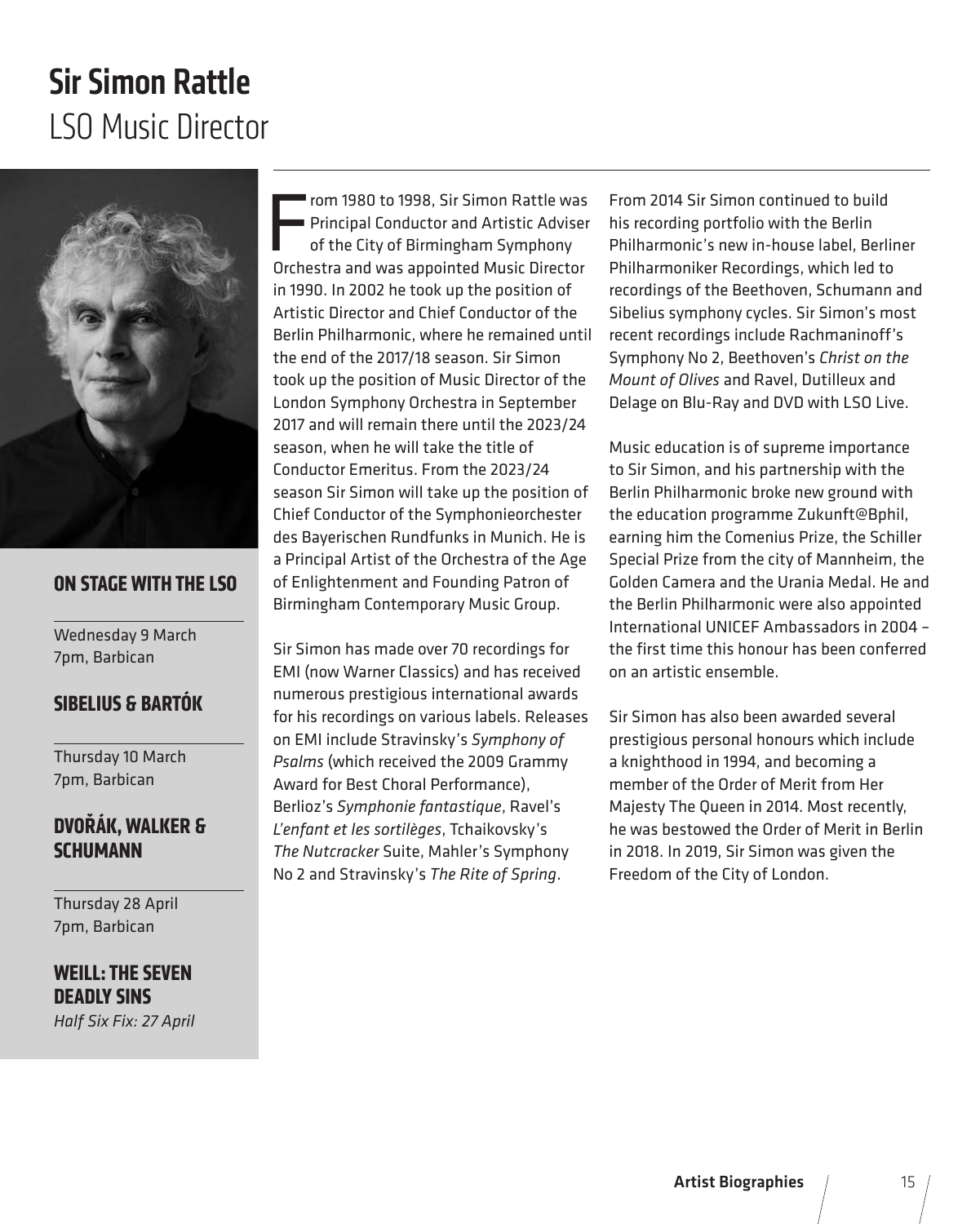### **Lucy Crowe** Gabriel, Eve (soprano)



**Born in Staffordshire, Lucy Crowe**<br>**Box Studied at the Royal Academy of Music, where she is a Fellow.** studied at the Royal Academy of Music, where she is a Fellow.

With repertoire ranging from Purcell, Handel and Mozart to Donizetti's Adina (*L'elisir d'amore*), Verdi's Gilda (*Rigoletto*) and Janáček's Vixen (*The Cunning Little Vixen*) she has sung with opera companies throughout the world, including the Royal Opera, Covent Garden, the Glyndebourne Festival, English National Opera, the Teatro Real, Madrid, the Deutsche Oper Berlin, the Bavarian State Opera, Munich, and the Metropolitan Opera New York. Opera highlights this season include Susanna (Mozart's *The Marriage of Figaro*) at the Metropolitan Opera and Pamina (Mozart's *The Magic Flute*) at the Liceu, Barcelona.

In concert, she has performed with many of the world's finest conductors and orchestras. Highlights in concert this season include Beethoven's Missa Solemnis with the Bayerischer Rundfunk, a US tour of Handel's *Alcina* and a worldwide tour of Handel's *Serse,* both with The English Concert.

A committed recitalist she has appeared at the Amsterdam Concertgebouw, New York's Carnegie Hall, and the Aldeburgh, Edinburgh, Mostly Mozart and Salzburg festivals, and is a regular guest at the BBC Proms and Wigmore Hall.

Among her recordings is her recent debut disc for Linn records featuring Berg, Strauss and Schoenberg, which was released in August 2021.

### Andrew Staples Uriel (tenor)



prolific concert performer, Andrew<br>Staples has appeared with the<br>Berlin and Vienna Philharmonics,<br>Symphonieorchester des Bayerischen Staples has appeared with the Berlin and Vienna Philharmonics, Symphonieorchester des Bayerischen Rundfunks and the Orchestra of the Age of Enlightenment with Sir Simon Rattle; London Symphony Orchestra, Orchestre de Paris and Swedish Radio Symphony Orchestra with Daniel Harding; Deutsches Symphonie-Orchester Berlin and Scottish Chamber Orchestra with Robin Ticciati; Rotterdams Philharmonisch Orkest, Orchestre Métropolitain and Philadelphia Orchestra with Yannick Nézet-Séguin; Accademia Santa Cecilia with Semyon Bychkov; and the Staatskapelle Berlin with Daniel Barenboim.

He made his debut at the Royal Opera House, Covent Garden as Jaquino (Beethoven's *Fidelio*),

returning for Flamand (Strauss' *Capriccio*), Tamino (Mozart's *The Magic Flute*), Tichon (Janáček's *Káťa Kabanová*) and Narraboth (Strauss' *Salome*). He has also appeared at the Metropolitan Opera, National Theatre Prague, La Monnaie Brussels, Salzburger Festspiele, Hamburgische Staatsoper, Theater an der Wien, Lucerne Festival and the Lyric Opera of Chicago.

Recent and future engagements include his Metropolitan Opera debut as Andres (Berg's *Wozzeck*); Nicias in concert performances of Massenet's *Thaïs* with the Toronto Symphony Orchestra; and Mahler's *Das Lied von der Erde* with the New York Philharmonic, Orchestre de Paris, Deutsches Symphonie-Orchester Berlin and Budapest Festival Orchestra.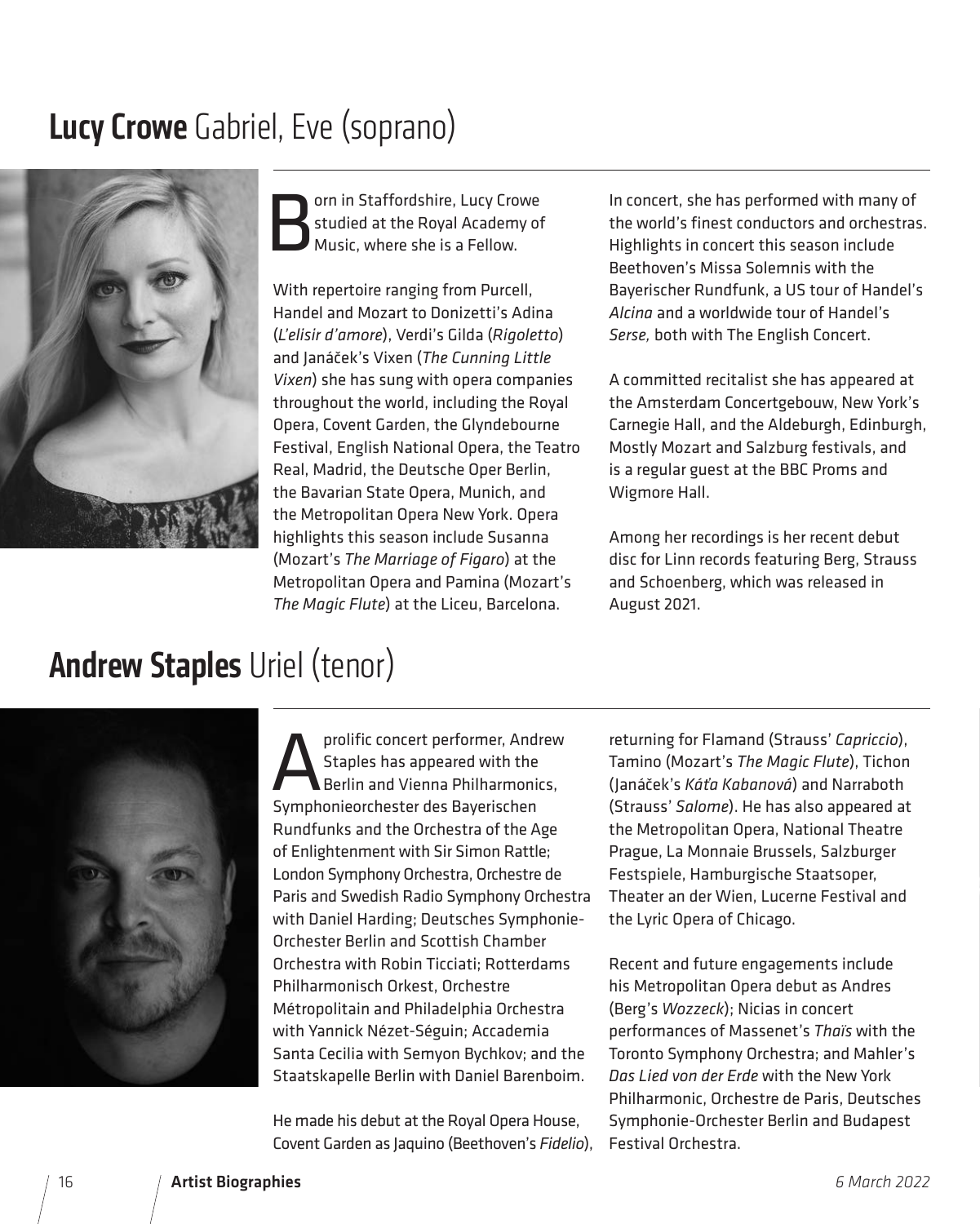### Roderick Williams Raphael, Adam (baritone)



Oderick Williams is one of the most<br>sought-after baritones of his generation<br>and performs a wide repertoire from sought-after baritones of his generation and performs a wide repertoire from Baroque to contemporary music in the opera house, on the concert platform and in recital. He enjoys relationships with many of the major UK and European opera houses and has sung world premieres of operas by, among others, David Sawer, Sally Beamish, Michel van der Aa, Robert Saxton and Alexander Knaifel.

He performs regularly with the BBC orchestras, and many other UK ensembles including the London Philharmonic, Scottish Chamber, Philharmonia and Royal Philharmonic Orchestras as well as the London Sinfonietta and Britten Sinfonia. Abroad he has worked with orchestras including the Berlin and New York Philharmonics, DSO Berlin,

Russian National Orchestra, Orchestre Philharmonique de Radio France, Accademia Nazionale di Santa Cecilia in Rome and Bach Collegium Japan. His many festival appearances include the BBC Proms (including the Last Night in 2014), Edinburgh, Cheltenham, Bath, Aldeburgh and Melbourne.

Recordings include Vaughan Williams, Berkeley and Britten operas for Chandos, an extensive repertoire of English song with pianist Iain Burnside for Naxos, the three Schubert cycles for Chandos and, most recently, a disc of French song with Roger Vignoles for Champs Hill. He is Artist in Residence for the Royal Liverpool Philharmonic Orchestra from 2020/21 for two seasons and was awarded an OBE for services to music in lune 2017.

### **Simon Halsey LSO Chorus Director**



Simon Halsey holds positions across<br>the UK and Europe as Choral Director<br>of the London Symphony Orchestra<br>and Chorus Chorus Director of City of the UK and Europe as Choral Director of the London Symphony Orchestra and Chorus, Chorus Director of City of Birmingham Symphony Orchestra Chorus, Artistic Director of Orfeó Català Choirs and Artistic Adviser of Palau de la Música, Barcelona, Creative Director for Choral Music and Projects at WDR Rundfunkchor, Conductor Laureate of Rundfunkchor Berlin and Professor and Director of Choral Activities at University of Birmingham.

Simon is the trusted advisor on choral singing to the world's greatest conductors, orchestras and choruses, and also an inspirational teacher and ambassador for choral singing to amateurs of every age, ability and background. Making singing a

central part of the world-class institutions with which he is associated, he has been instrumental in changing the level of symphonic singing across Europe.

Simon has worked on nearly 80 recording projects, many of which have won major awards, including the *Gramophone* Award, Diapason d'Or, Echo Klassik, and three Grammy Awards with the Rundfunkchor Berlin. He was made Commander of the British Empire in 2015 and was awarded The Queen's Medal for Music in 2014.

Since becoming Choral Director of the London Symphony Orchestra and Chorus in 2012, Simon has been credited with bringing about a 'spectacular transformation' (*Evening Standard*) of the LSC.

**Artist Biographies**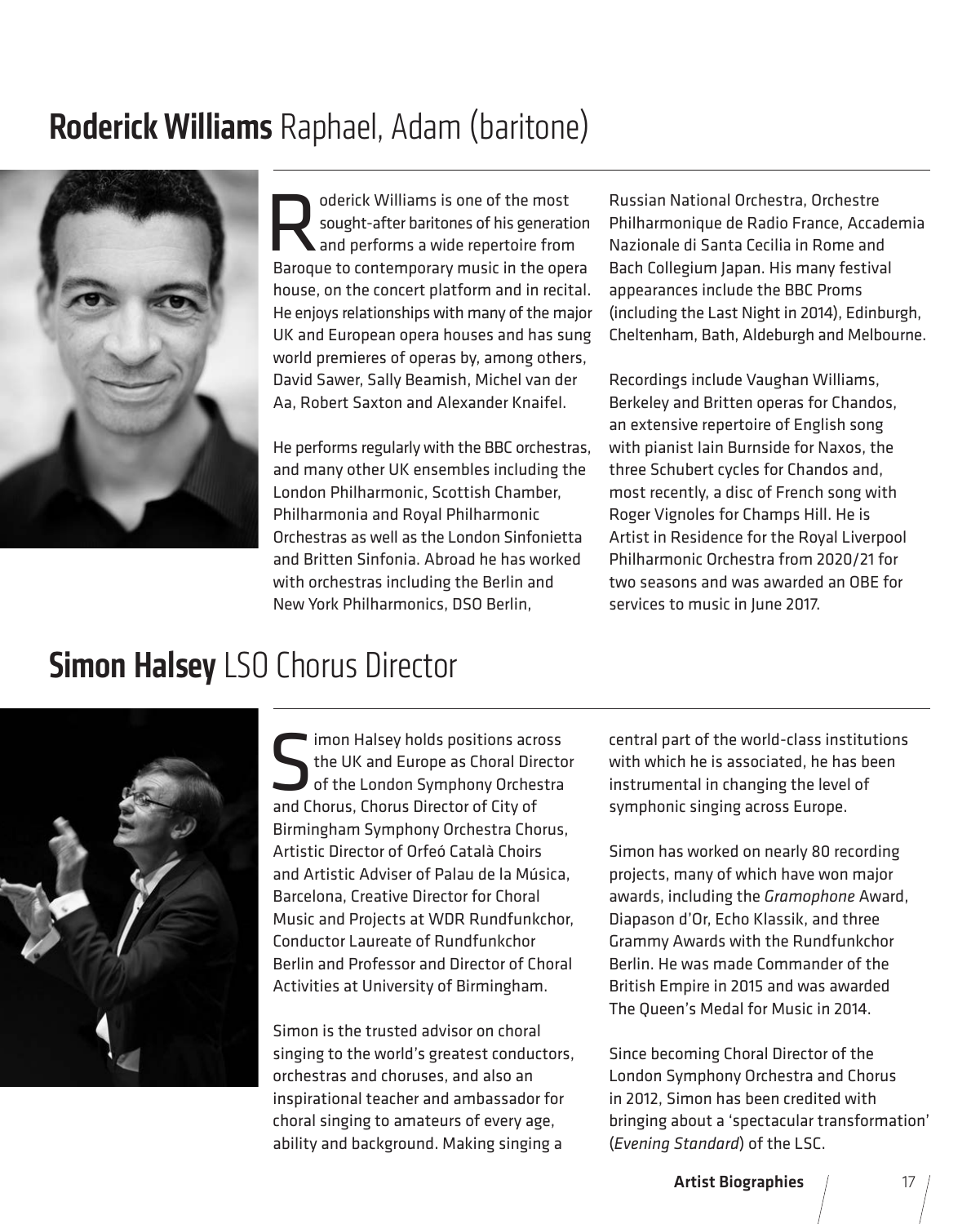### London Symphony Chorus

President Sir Simon Rattle **OM CBE** 

Vice President Michael Tilson Thomas

#### Patrons

Simon Russell Beale CBE Howard Goodall CBE

Chorus Director Simon Halsey CBE

#### Associate Directors

Nia Llewelyn Jones Lucy Hollins David Lawrence

Chorus Accompanist Benjamin Frost

Chairman Owen Hanmer

LSO Choral Projects Manager Sumita Menon

Vocal Coaches Norbert Meyn Anita Morrison Rebecca Outram Robert Rice

he London Symphony Chorus was<br>formed in 1966 to complement<br>the work of the London Symphony<br>Orchestra and is renowned internationally he London Symphony Chorus was formed in 1966 to complement the work of the London Symphony for its concerts and recordings with the Orchestra. Their important partnership was strengthened in 2012 with the appointment of Simon Halsey as joint Chorus Director of the LSC and Choral Director for the LSO, and the Chorus now plays a major role in furthering the vision of LSO Sing, which also encompasses the LSO Community Choir, LSO Discovery Choirs for young people and Singing Days at LSO St Luke's.

The LSC has worked with many leading international conductors and other major orchestras, including the Berlin Philharmonic, Vienna Philharmonic, Gewandhausorchester Leipzig, Los Angeles Philharmonic, New York Philharmonic, the National Youth Orchestra of Great Britain and the European Union Youth Orchestra. It has also toured extensively throughout Europe and has visited North America, Israel, Australia and South East Asia.

The partnership between the LSC and LSO, particularly under Richard Hickox in the 1980s and 1990s, and later with Sir Colin Davis, led to its large catalogue of recordings which have won nine awards, including five Grammys. *Gramophone* included the recordings of Berlioz's *The Damnation of Faust* and *Romeo and Juliette* on LSO Live with Sir Colin as two of the top ten Berlioz recordings. Recent LSO Live recordings with

the Chorus include Bernstein's *Wonderful Town*, Berlioz's *The Damnation of Faust* and Beethoven's *Christ on the Mount of Olives*, all with Sir Simon Rattle.

Highlights of the 2019/20 season included performances of Janáček's *Glagolitic Mass*  with Kazushi Ono, Berlioz's *Romeo and Juliette* with Michael Tilson Thomas, and a major European tour of Beethoven in early 2020 including *Christ on the Mount of Olives* with Sir Simon Rattle, before seven concerts were then cancelled because of Covid. In the 2020/21 season, during the Covid pandemic, the Chorus rehearsed online, and managed to perform together three times when restrictions allowed. In July 2021, as part of the Spitalfields Festival, the LSC took part in the first live performance of Howard Goodall's *Never to Forget* and the premiere of Errollyn Wallen's *After Winter*. *Never to Forget* is a musical memorial to health and care workers who died from Covid while caring for others, and was commissioned by the Chorus. The LSC sang in the LSO's opening concert of the 2021/22 season, performing in a movement of Julian Anderson's *Exiles*.

The Chorus is an independent charity run by its members. It is committed to excellence, to the development of its members, to diversity and engaging in the musical life of London, to commissioning and performing new works, and to supporting the musicians of tomorrow. For further information please visit lsc.org.uk.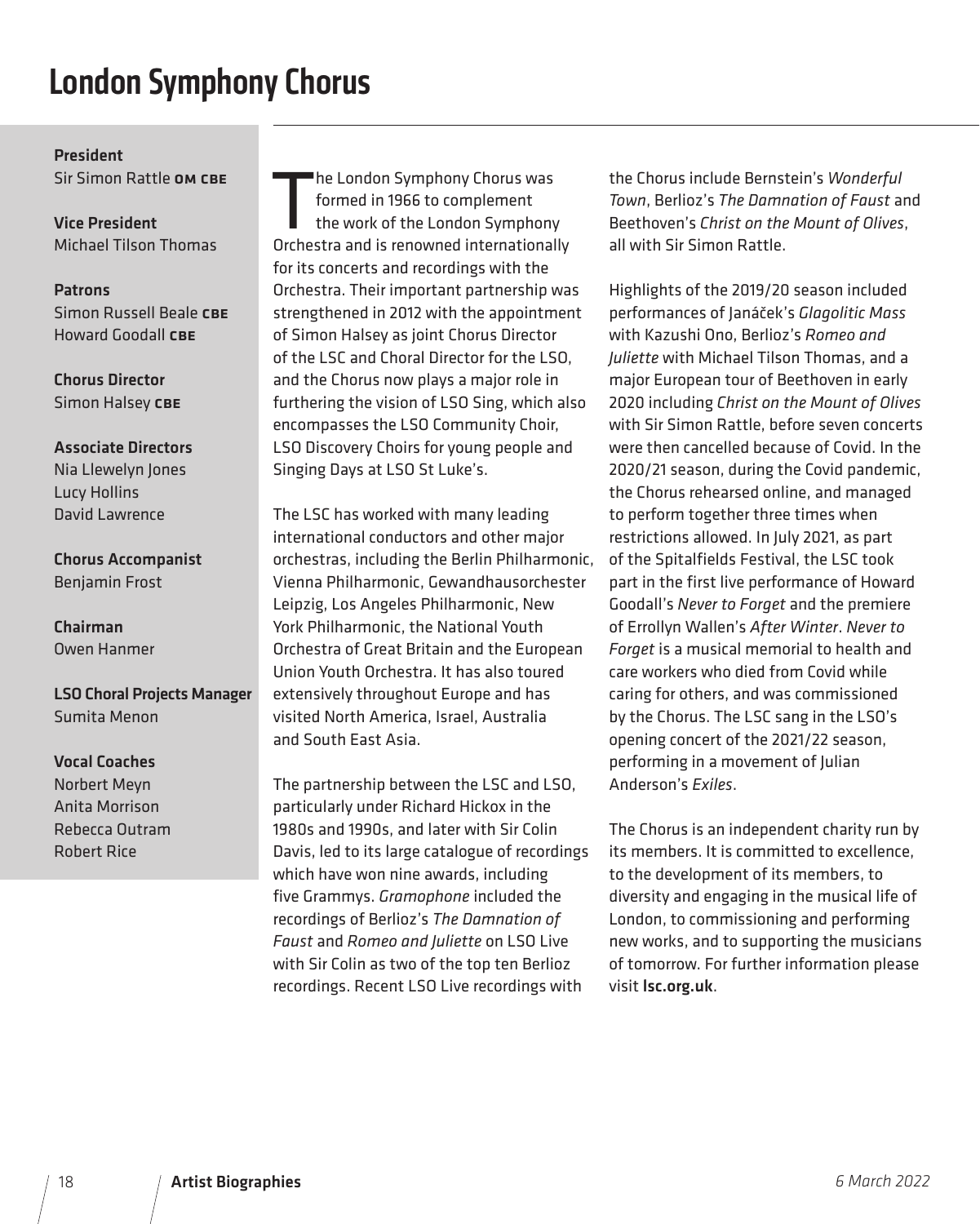### On Stage

#### Sopranos

Frankie Arnull Shona Barnes-McCallum Kitty Benzecry Franziska Braeumer Carol Capper Anjali Christopher Alana Clark Jessica Collins Imogen Coutts Sibel Demir Karaman Katharine Elliot Lucy Feldman Joanna Gueritz Isobel Hammond Alice Higgins Sophie Hill Emily Hoffnung Denise Hoilette Alice Jones Debbie Jones Esther Kippax Jessica Kirby Ruth Knowles-Clark Luca Kocsmarszky Jasmine Krishnamurthy Spencer

Caddy Kroll Katy Lane Marylyn Lewin Louisa Martin Jane Morley Doris Nikolic Emily Norton Alexandra Ollendorff Rosie O'Neil Gill O'Neill Maggie Owen Holly Parish Andra Patterson Valeria Perboni Janina Pescinski Carole Radford Liz Reeve Alison Ryan Giulia Steidl Deborah Staunton Emma Warren Lizzie Webb Hannah Wilkes Livi Wilkinson Rachel Wilson

#### Altos

Enid Armstrong Jo Buchan Sheila Cobourne Janik Dale Maggie Donnelly Lynn Eaton Linda Evans Emma Fox Amanda Freshwater Rachel Green Yoko Harada Kate Harrison Edda Hendry Catherine Hulme Elisabeth Iles Ella Jackson Linran Jiang Jill Jones Vanessa Knapp Gilly Lawson Anne Loveluck Aoife McInerney Jane Muir Caroline Mustill Veronique Okafor Helen Palmer Beth Potter Susannah Priede Lucy Reay Natalia Riley Lis Smith Linda Thomas Rafaela Tripalo (soloist) Franziska Truestedt Snezhana Valcheva Thea Waxman Kathryn Wells Zoe Williams

#### **Tenors**

Paul Allatt Robin Anderson Matteo Anelli Erik Azzopardi Joaquim Badia Paul Beecham Philipp Boeing Oliver Burrows James David Michael Delany Ethem Demir Colin Dunn Samer Faza Matthew Fernando Andrew Fuller Patrizio Giovannotti Euchar Gravina Michael Harman Matt lournee Jude Lenier John Marks Alastair Mathews Matthew McCabe Daniel Owers Chris Riley Mattia Romani Michael Scharff Peter Sedgwick Chris Straw Richard Street Malcolm Taylor Simon Wales James Warbis Robert Ward Paul Williams-Burton

#### Basses

Simon Backhouse Ed Beesley Roger Blitz Gavin Buchan Duncan Buxton Andy Chan Steve Chevis Matthew Clarke Damian Day Thomas Fea Ian Fletcher Robert Garbolinski Josue Garcia Dan Gosselin John Graham Bryan Hammersley Owen Hanmer Elan Higueras Rocky Hirst Anthony Howick Alex Hunt Douglas Jones Peter Kellett Alex Kidney Thomas Kohut Andy Langley Alex Mackinder George Marshall James Nageotte Alan Rochford Jesus Sanchez Sanzo Rod Stevens Greg Storkan Richard Tannenbaum Daniel Thompson Gordon Thomson Jez Wareing